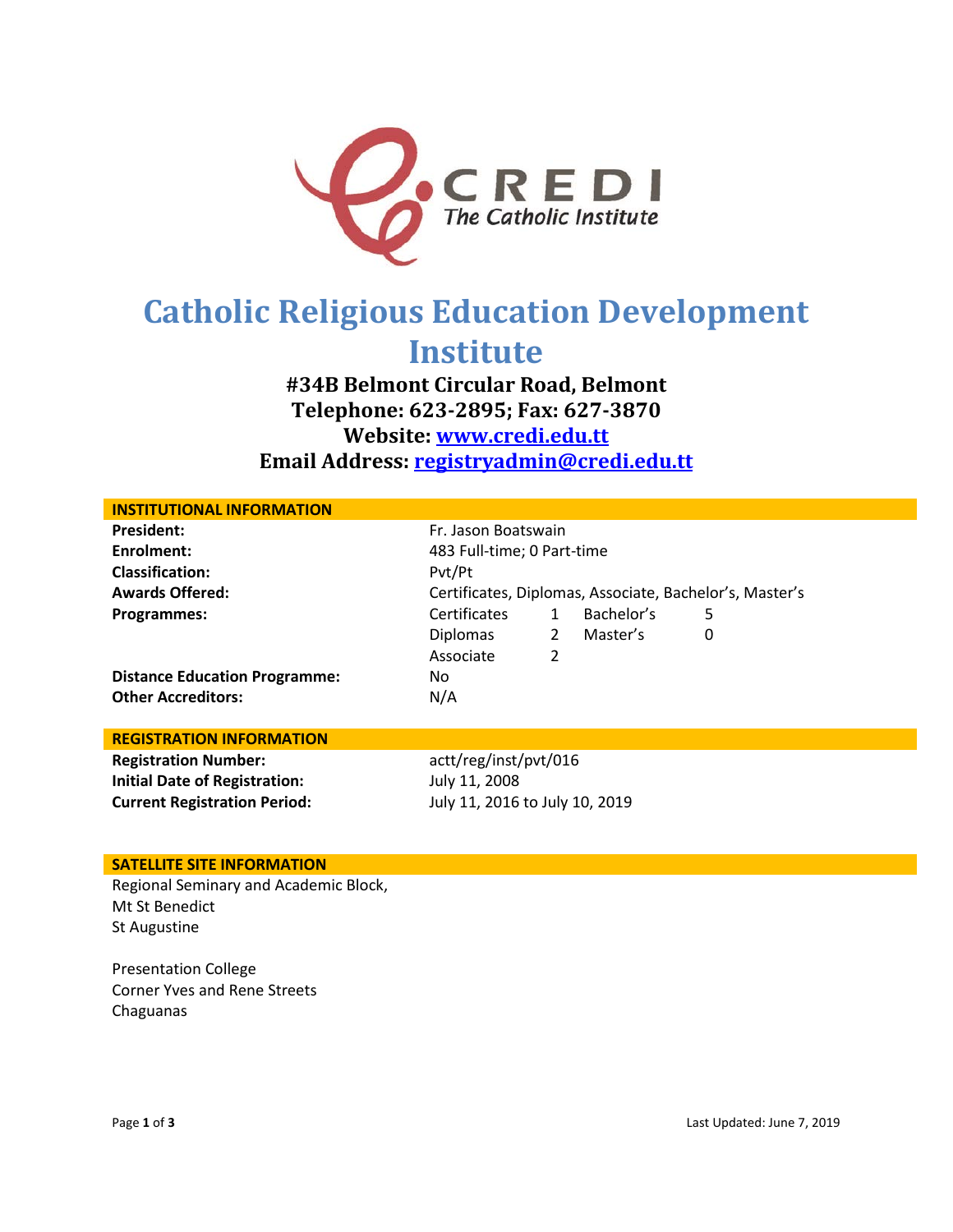| <b>Catholic Religious Education Developm<u>ent Institute</u></b>           |                                |                                  |  |  |  |  |
|----------------------------------------------------------------------------|--------------------------------|----------------------------------|--|--|--|--|
| <b>Local Programme Information</b>                                         |                                |                                  |  |  |  |  |
| <b>Programme Title</b>                                                     | <b>Period of Approval</b>      | <b>Specialised Accreditation</b> |  |  |  |  |
| Certificate in Residential Care (of Children and Youth)                    | August 2015 -<br>August 2020   |                                  |  |  |  |  |
| Diploma in Pastoral Ministry - Caribbean Liturgical Music Studies          | July 2016-<br><b>July 2019</b> |                                  |  |  |  |  |
| Diploma in Residential Care (of Children and Youth)                        | August 2015 -<br>August 2020   |                                  |  |  |  |  |
| Associate Degree in Pastoral Ministry - Bible Study                        | July 2016-<br><b>July 2019</b> |                                  |  |  |  |  |
| Associate Degree in Residential Care (of Children and Youth)               | October 2015 -<br>October 2020 |                                  |  |  |  |  |
| Bachelor of Education with Honours - Early Childhood Care and<br>Education | July 2016-<br><b>July 2019</b> |                                  |  |  |  |  |
| Bachelor of Education with Honours - Educational Leadership                | July 2016-<br><b>July 2019</b> |                                  |  |  |  |  |
| Bachelor of Education with Honours - Guidance and Counselling              | July 2016-<br><b>July 2019</b> |                                  |  |  |  |  |
| Bachelor of Education with Honours - Music Education                       | July 2016-<br><b>July 2019</b> |                                  |  |  |  |  |
| Bachelor of Education with Honours - Special Education                     | July 2016-<br><b>July 2019</b> |                                  |  |  |  |  |

## **Recognised Transnational Programmes Programme Title** *Programme Title Period of Recognition* **Specialised Accreditation**

**This institution is not currently offering any recognised transnational programmes that are within ACTT's purview.**